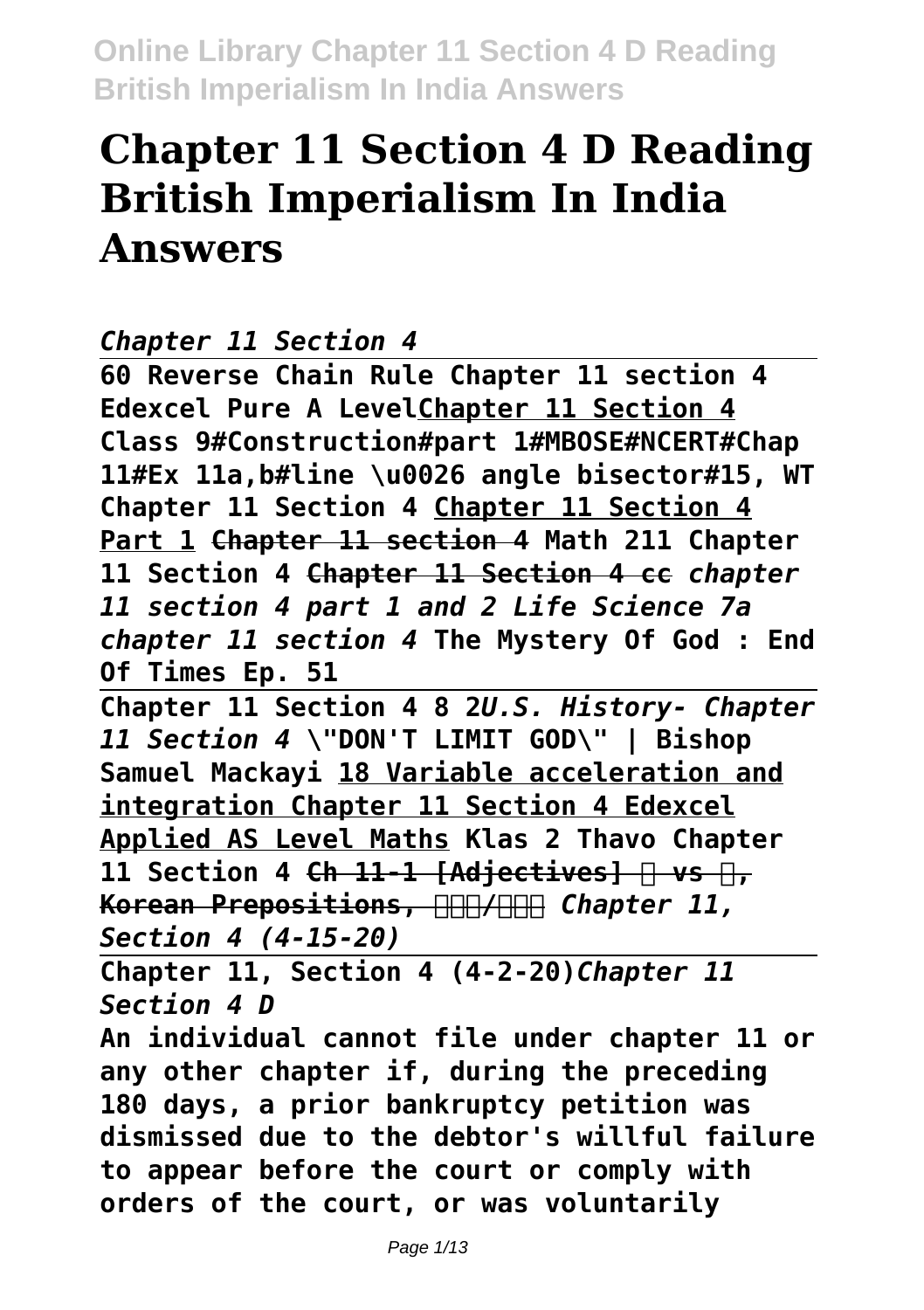**dismissed after creditors sought relief from the bankruptcy court to recover property upon which they hold liens. 11 U.S.C. §§ 109(g), 362(d)-(e).**

*Chapter 11 - Bankruptcy Basics | United States Courts* **Start studying Chapter 11 Section 4. Learn vocabulary, terms, and more with flashcards, games, and other study tools.**

*Chapter 11 Section 4 Flashcards | Quizlet* **CHAPTER 11. SECTION 4. WWI COMES TO A CLOSE. President Wilson himself attends the peace negotiations held at the Palace of Versailles ...**

*Chapter 11 Section 4 - Google Slides* **Learn chapter 11 section 4 with free interactive flashcards. Choose from 500 different sets of chapter 11 section 4 flashcards on Quizlet.**

*chapter 11 section 4 Flashcards and Study Sets | Quizlet* **(See section 8 of . this chapter for more detailed information.) Comments/Continuations – Provide any pertinent comments or . continuations in the preparation of this addendum. VA Pamphlet 26-7, Revised . Chapter 11: Appraisal Requirements. VA Pamphlet 26-7, Revised . Chapter 11: Appraisal Requirements. 11-30. 11-29**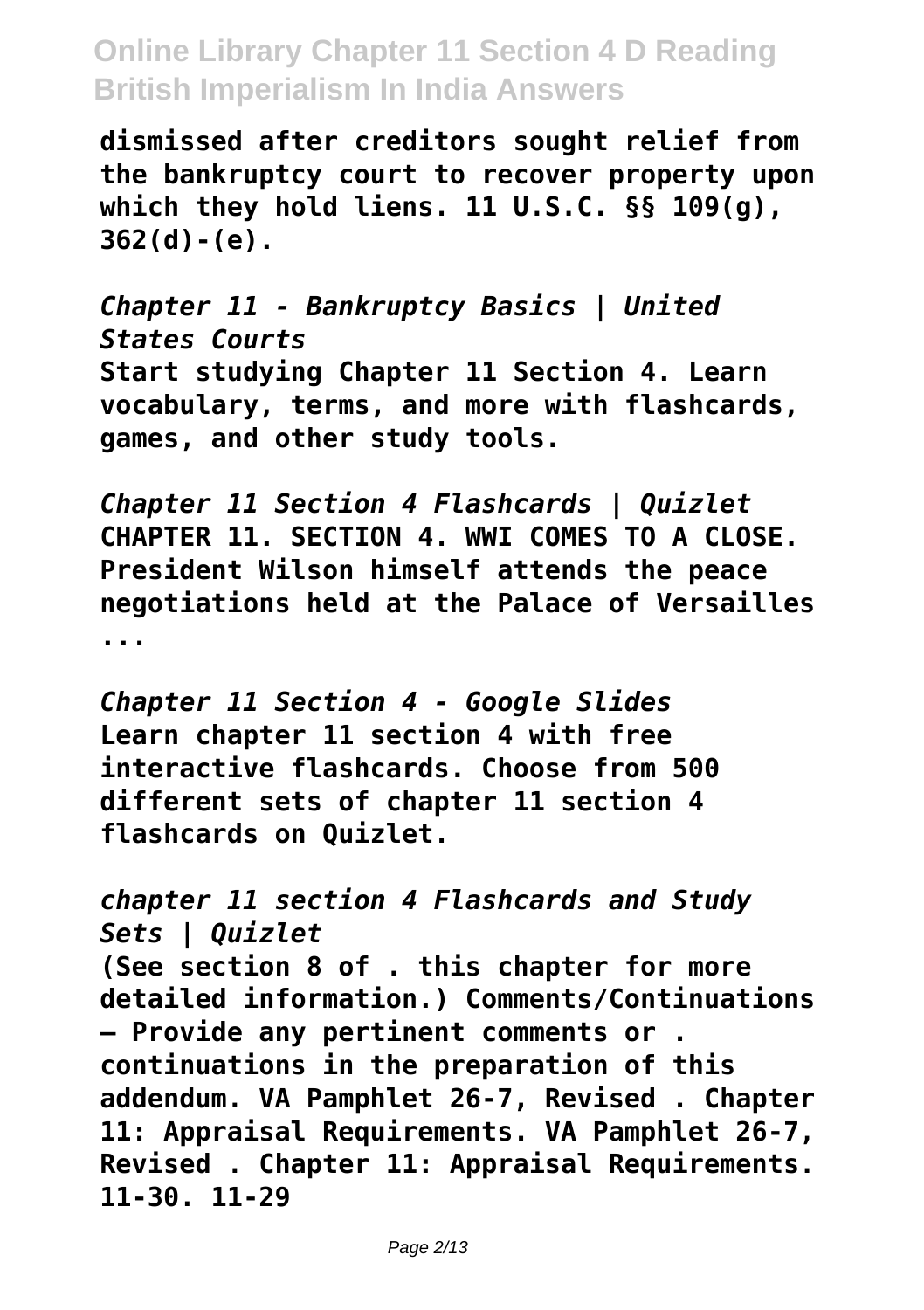*Chapter 11*

**§ 11.4 Collection by administrative offset. (a) General Provisions for Offset. DHS will collect debts by administrative offset pursuant to 31 CFR parts 900 - 904 .**

*6 CFR § 11.4 - Collection by administrative offset. | CFR ...*

**After notice and a hearing, the court, on its own motion or on a motion by the United States trustee, trustee (or bankruptcy administrator, if any), or any party in interest, may dismiss a case filed by an individual debtor under this chapter whose debts are primarily consumer debts, or, with the debtor's consent, convert such a case to a case under chapter 11 or 13 of this title, if it ...**

*11 U.S. Code § 707 - Dismissal of a case or conversion to ...*

**under subsection (a), of any act to enforce any lien against or security interest in real property following entry of the order under subsection (d)(4) as to such real property in any prior case under this title, for a period of 2 years after the date of the entry of such an order, except that the debtor, in a subsequent case under this title, may move for relief from such order based upon changed circumstances or for other good cause shown, after notice and a hearing;**

*11 U.S. Code § 362 - Automatic stay | U.S.* Page 3/13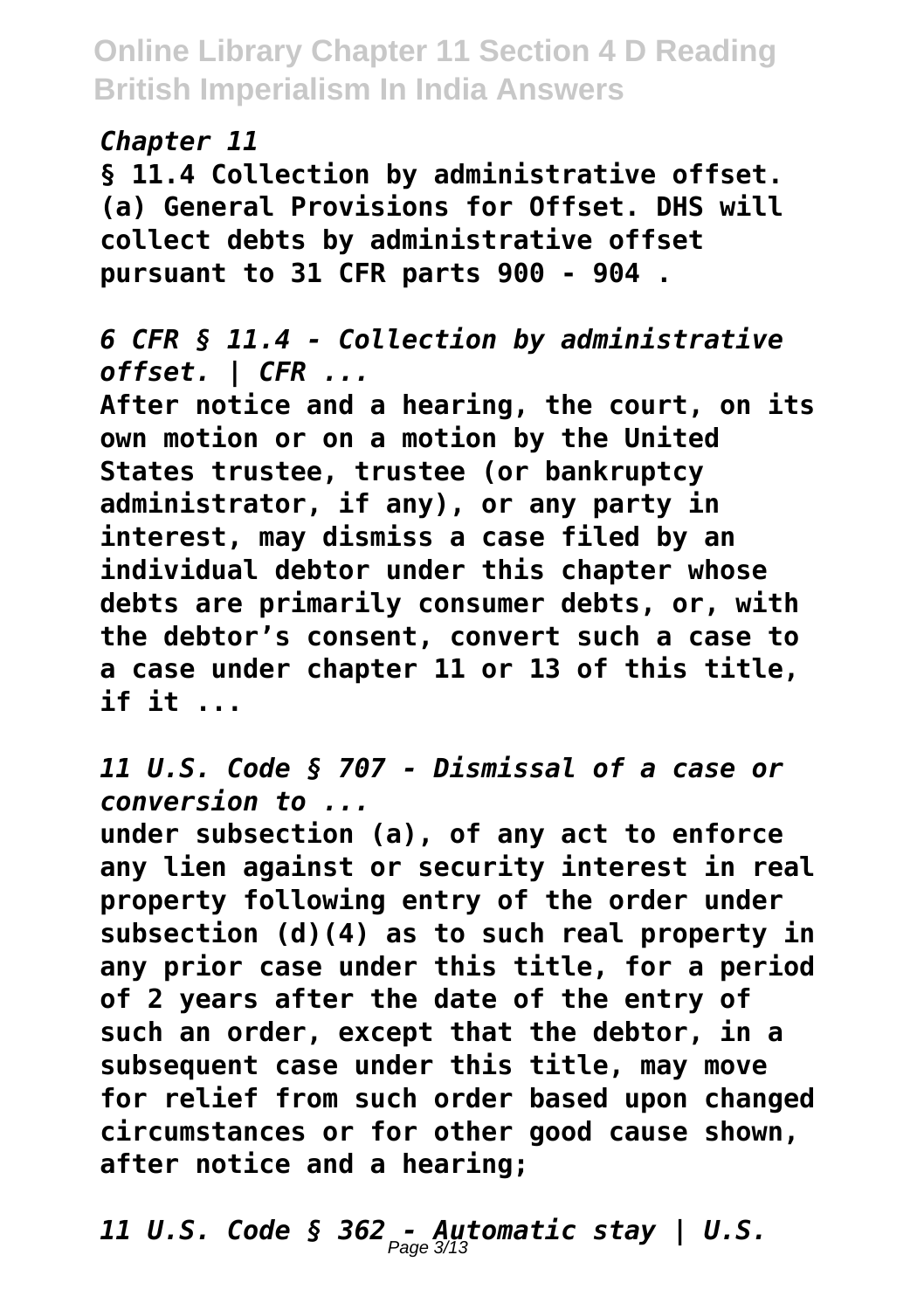*Code | US Law ...*

**The trustee shall timely perform all of the obligations of the debtor, except those specified in section 365(b)(2), first arising from or after 60 days after the order for relief in a case under chapter 11 of this title under an unexpired lease of personal property (other than personal property leased to an individual primarily for personal, family, or household purposes), until such lease is ...**

*11 U.S. Code § 365 - Executory contracts and unexpired ...*

**Notwithstanding section 541 of this title, an individual debtor may exempt from property of the estate the property listed in either paragraph (2) or, in the alternative, paragraph (3) of this subsection.In joint cases filed under section 302 of this title and individual cases filed under section 301 or 303 of this title by or against debtors who are husband and wife, and whose estates are ...**

*11 U.S. Code § 522 - Exemptions | U.S. Code | US Law | LII ...* **Section 4, Chapter 11 (Administrative Activities) – Overview. Effective Date: 5-1-19. This chapter contains the following sub-sections: 11.1 – Family or Child moves from County. 11.2 – Changes in Case Manager. 11.3 – Other Administrative Activities.**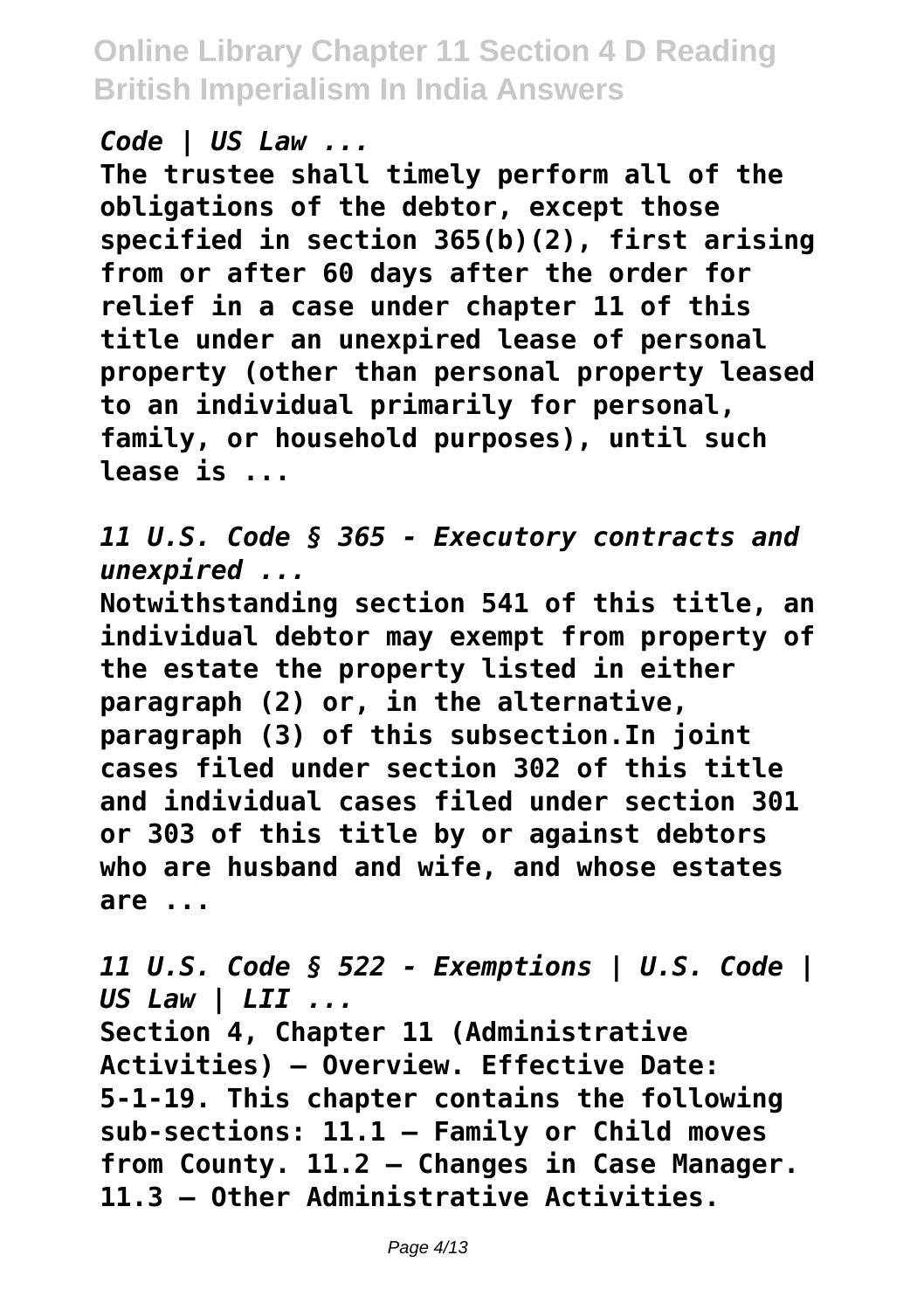*Section 4, Chapter 11 (Administrative Activities ...*

**(20) under subsection (a), of any act to enforce any lien against or security interest in real property following entry of the order under subsection (d)(4) as to such real property in any prior case under this title, for a period of 2 years after the date of the entry of such an order, except that the debtor, in a subsequent case under this title, may move for relief from such order based upon changed circumstances or for other good cause shown, after notice and a hearing;**

*11 U.S.C. § 362 - U.S. Code Title 11. Bankruptcy § 362 ...*

**(e) Notwithstanding subsections (a) through (d) of this section and provided the debris as defined in section 66260.10 of chapter 10 of this division does not exhibit a characteristic identified in article 3 of chapter 11, the following materials are not subject to regulation under chapters 10, 11 to 16, 18 or 20 of this division;**

#### *View Document - California Code of Regulations*

**Extracurricular activities not under board control must have an annual financial audit and must also be audited annually for compliance with this section. (d) If the board takes charge of and controls extracurricular activities, (c) Any or all costs of these activities may be provided** Page 5/13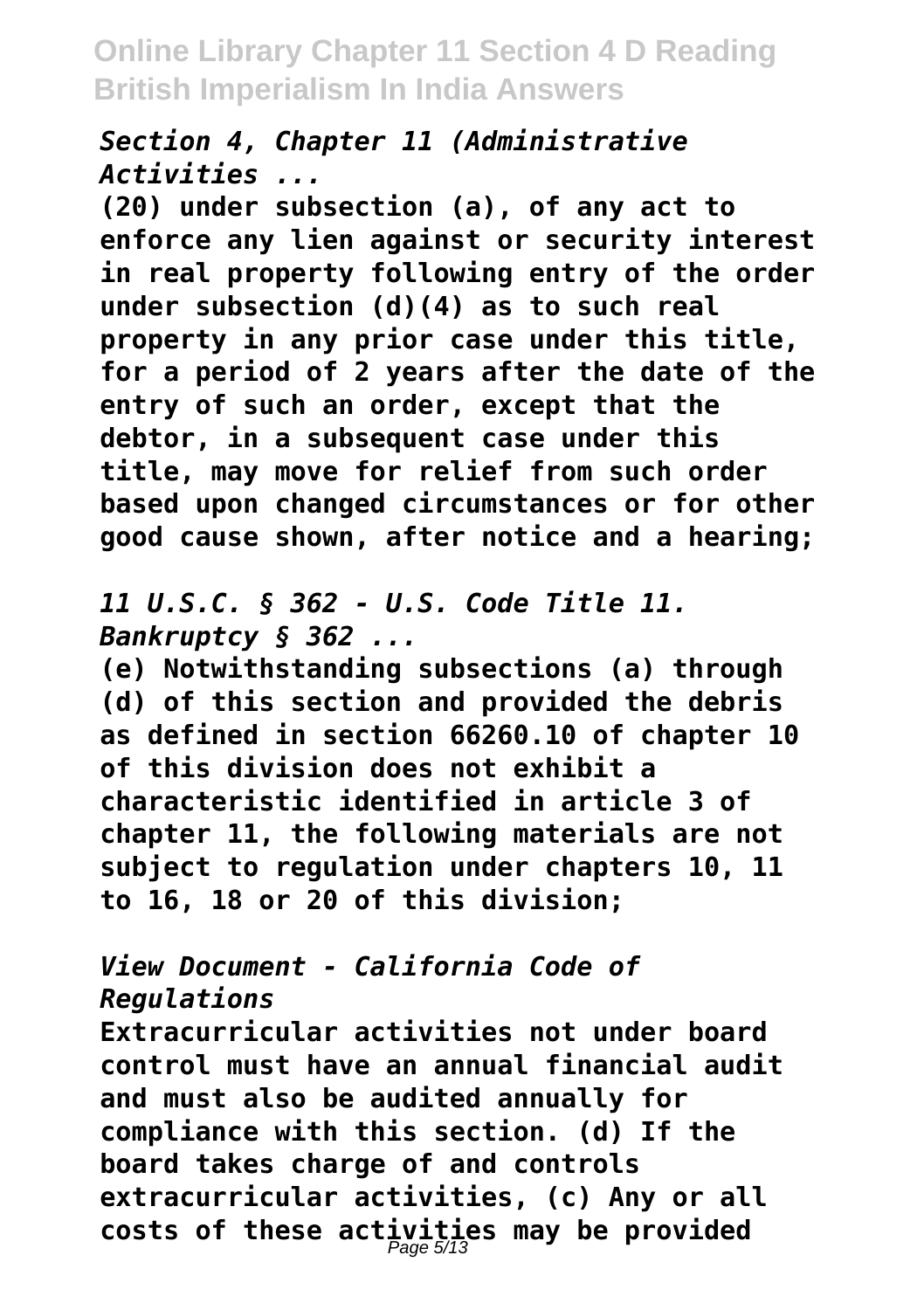**from school revenues and all revenues and expenditures for these activities shall be recorded in the same manner as other revenues and expenditures of the district.**

#### *Chapter 11 - MN Laws*

**Section XIII - Emergency Officer's Retirement Pay - Codes and Rates PL 506-70TH C. Section XIV - Special Benefit Allowances Section XV - Burial, Plot and Headstone/Marker Benefits Section XVI - Spina Bifida Benefits (38 U.S.C. Chapter 18) Section XVII - Children of Women of Vietman Veterans Born with Certain Birth Defects APPENDIX C - Tables ...**

*M21-1 Adjudication Procedures - Web Automated Reference ...*

**Chapter 11, Section 3 Answer: Students should note that these implied powers make it much easier for Congress to adapt to situations not anticipated by the Framers—without such powers, it might be very difficult for Congress to act when faced with new circumstances not addressed by expressed powers.**

*Chapter 11, Section 3 - Google Docs* **(2) "Child" means a person under 18 years of age who is seriously emotionally disturbed as defined in Section 5600.3 of the Welfare and Institutions Code, including those individuals 18 through 21 years of age as specified in Section 1924(b) of the California Code of Regulations, Title 9,** Page 6/13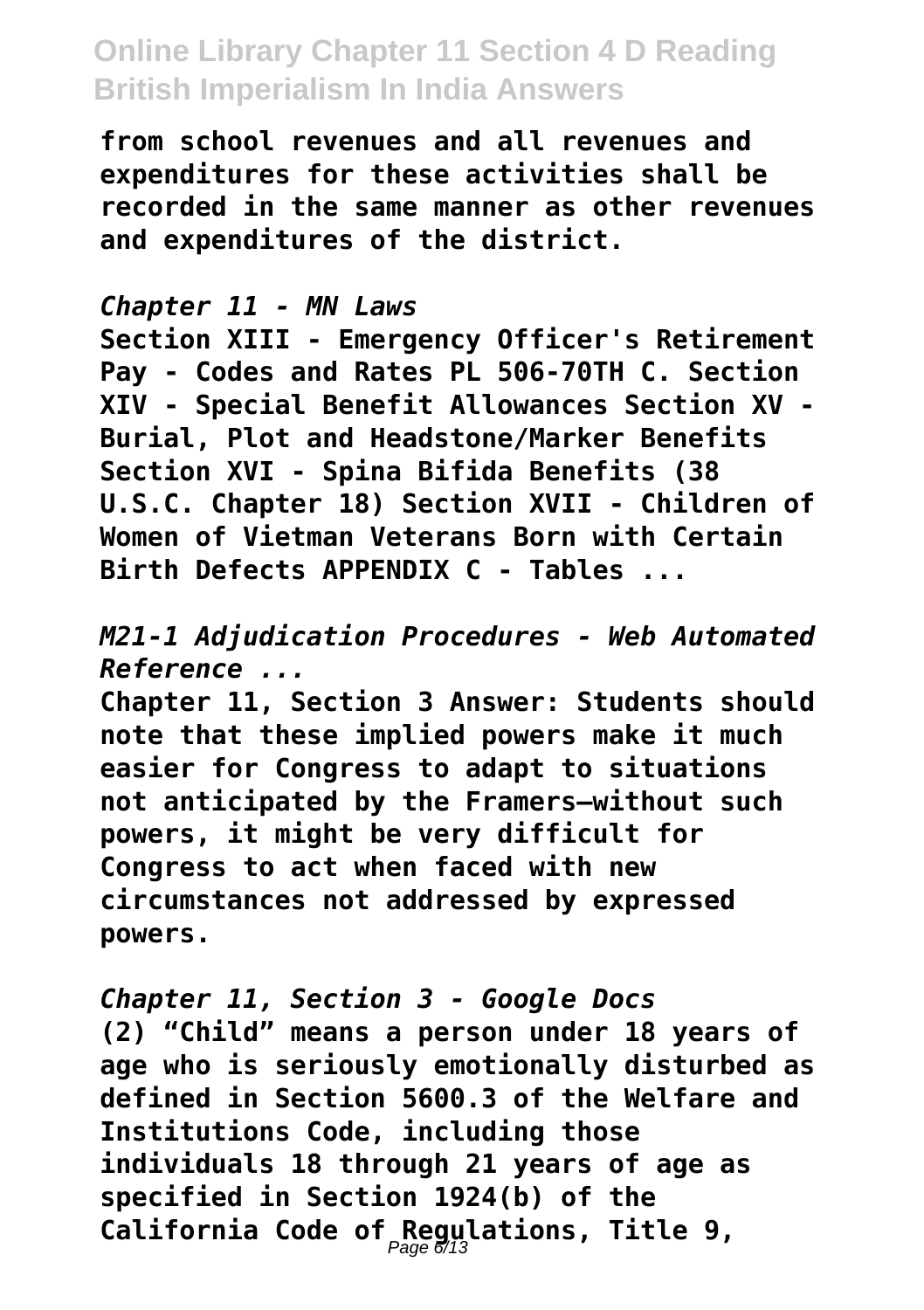#### **Chapter 11.**

*View Document - California Code of Regulations* **Subsection (d) of Code Section 9-11-4 of the Official Code of Georgia Annotated requires certain parties to cooperate in saving unnecessary costs of service of the summons and the pleading.**

#### *Chapter 11 Section 4*

**60 Reverse Chain Rule Chapter 11 section 4 Edexcel Pure A LevelChapter 11 Section 4 Class 9#Construction#part 1#MBOSE#NCERT#Chap 11#Ex 11a,b#line \u0026 angle bisector#15, WT Chapter 11 Section 4 Chapter 11 Section 4 Part 1 Chapter 11 section 4 Math 211 Chapter 11 Section 4 Chapter 11 Section 4 cc** *chapter 11 section 4 part 1 and 2 Life Science 7a chapter 11 section 4* **The Mystery Of God : End Of Times Ep. 51** 

**Chapter 11 Section 4 8 2***U.S. History- Chapter 11 Section 4* **\"DON'T LIMIT GOD\" | Bishop Samuel Mackayi 18 Variable acceleration and integration Chapter 11 Section 4 Edexcel Applied AS Level Maths Klas 2 Thavo Chapter** 11 Section 4 Ch 11-1 [Adjectives] **P** vs **P**, **Korean Prepositions, HHH/HHH Chapter 11,** *Section 4 (4-15-20)*

**Chapter 11, Section 4 (4-2-20)***Chapter 11 Section 4 D*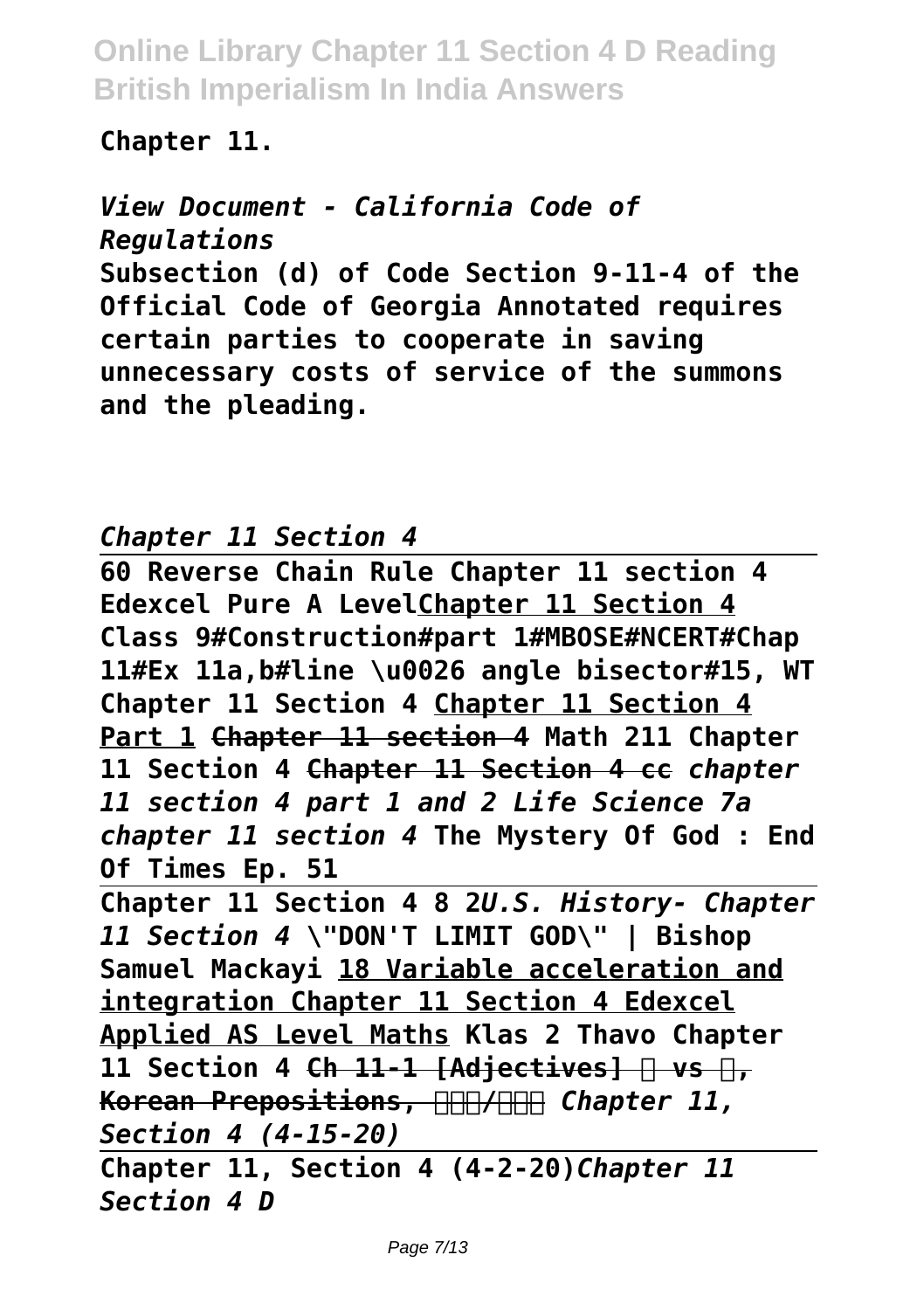**An individual cannot file under chapter 11 or any other chapter if, during the preceding 180 days, a prior bankruptcy petition was dismissed due to the debtor's willful failure to appear before the court or comply with orders of the court, or was voluntarily dismissed after creditors sought relief from the bankruptcy court to recover property upon which they hold liens. 11 U.S.C. §§ 109(g), 362(d)-(e).**

*Chapter 11 - Bankruptcy Basics | United States Courts* **Start studying Chapter 11 Section 4. Learn vocabulary, terms, and more with flashcards, games, and other study tools.**

*Chapter 11 Section 4 Flashcards | Quizlet* **CHAPTER 11. SECTION 4. WWI COMES TO A CLOSE. President Wilson himself attends the peace negotiations held at the Palace of Versailles ...**

*Chapter 11 Section 4 - Google Slides* **Learn chapter 11 section 4 with free interactive flashcards. Choose from 500 different sets of chapter 11 section 4 flashcards on Quizlet.**

*chapter 11 section 4 Flashcards and Study Sets | Quizlet* **(See section 8 of . this chapter for more detailed information.) Comments/Continuations – Provide any pertinent comments or .** Page 8/13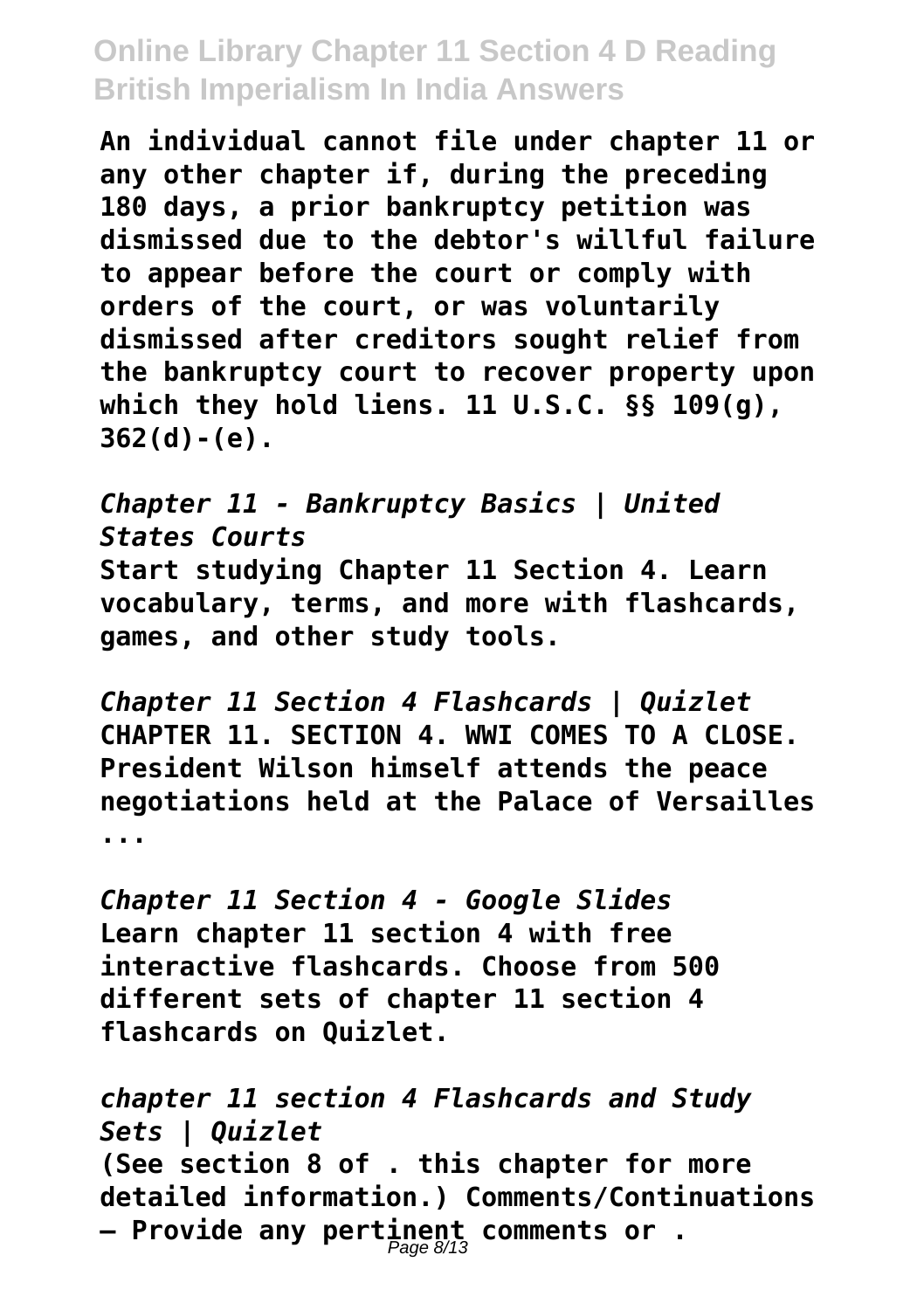**continuations in the preparation of this addendum. VA Pamphlet 26-7, Revised . Chapter 11: Appraisal Requirements. VA Pamphlet 26-7, Revised . Chapter 11: Appraisal Requirements. 11-30. 11-29**

#### *Chapter 11*

**§ 11.4 Collection by administrative offset. (a) General Provisions for Offset. DHS will collect debts by administrative offset pursuant to 31 CFR parts 900 - 904 .**

*6 CFR § 11.4 - Collection by administrative offset. | CFR ...*

**After notice and a hearing, the court, on its own motion or on a motion by the United States trustee, trustee (or bankruptcy administrator, if any), or any party in interest, may dismiss a case filed by an individual debtor under this chapter whose debts are primarily consumer debts, or, with the debtor's consent, convert such a case to a case under chapter 11 or 13 of this title, if it ...**

*11 U.S. Code § 707 - Dismissal of a case or conversion to ...*

**under subsection (a), of any act to enforce any lien against or security interest in real property following entry of the order under subsection (d)(4) as to such real property in any prior case under this title, for a period of 2 years after the date of the entry of such an order, except that the debtor, in a** Page 9/13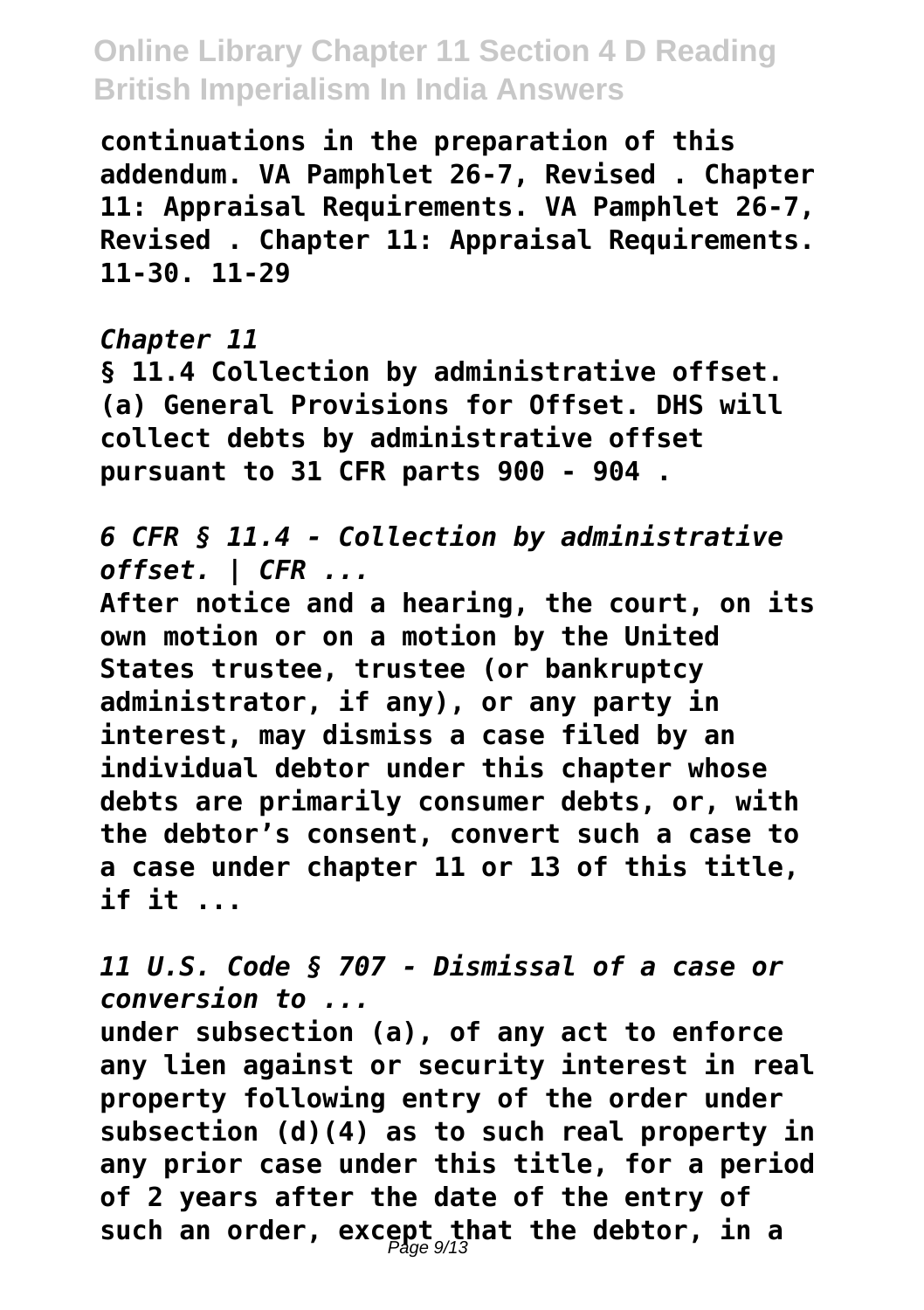**subsequent case under this title, may move for relief from such order based upon changed circumstances or for other good cause shown, after notice and a hearing;**

*11 U.S. Code § 362 - Automatic stay | U.S. Code | US Law ...*

**The trustee shall timely perform all of the obligations of the debtor, except those specified in section 365(b)(2), first arising from or after 60 days after the order for relief in a case under chapter 11 of this title under an unexpired lease of personal property (other than personal property leased to an individual primarily for personal, family, or household purposes), until such lease is ...**

*11 U.S. Code § 365 - Executory contracts and unexpired ...*

**Notwithstanding section 541 of this title, an individual debtor may exempt from property of the estate the property listed in either paragraph (2) or, in the alternative, paragraph (3) of this subsection.In joint cases filed under section 302 of this title and individual cases filed under section 301 or 303 of this title by or against debtors who are husband and wife, and whose estates are ...**

*11 U.S. Code § 522 - Exemptions | U.S. Code | US Law | LII ...* **Section 4, Chapter 11 (Administrative** Page 10/13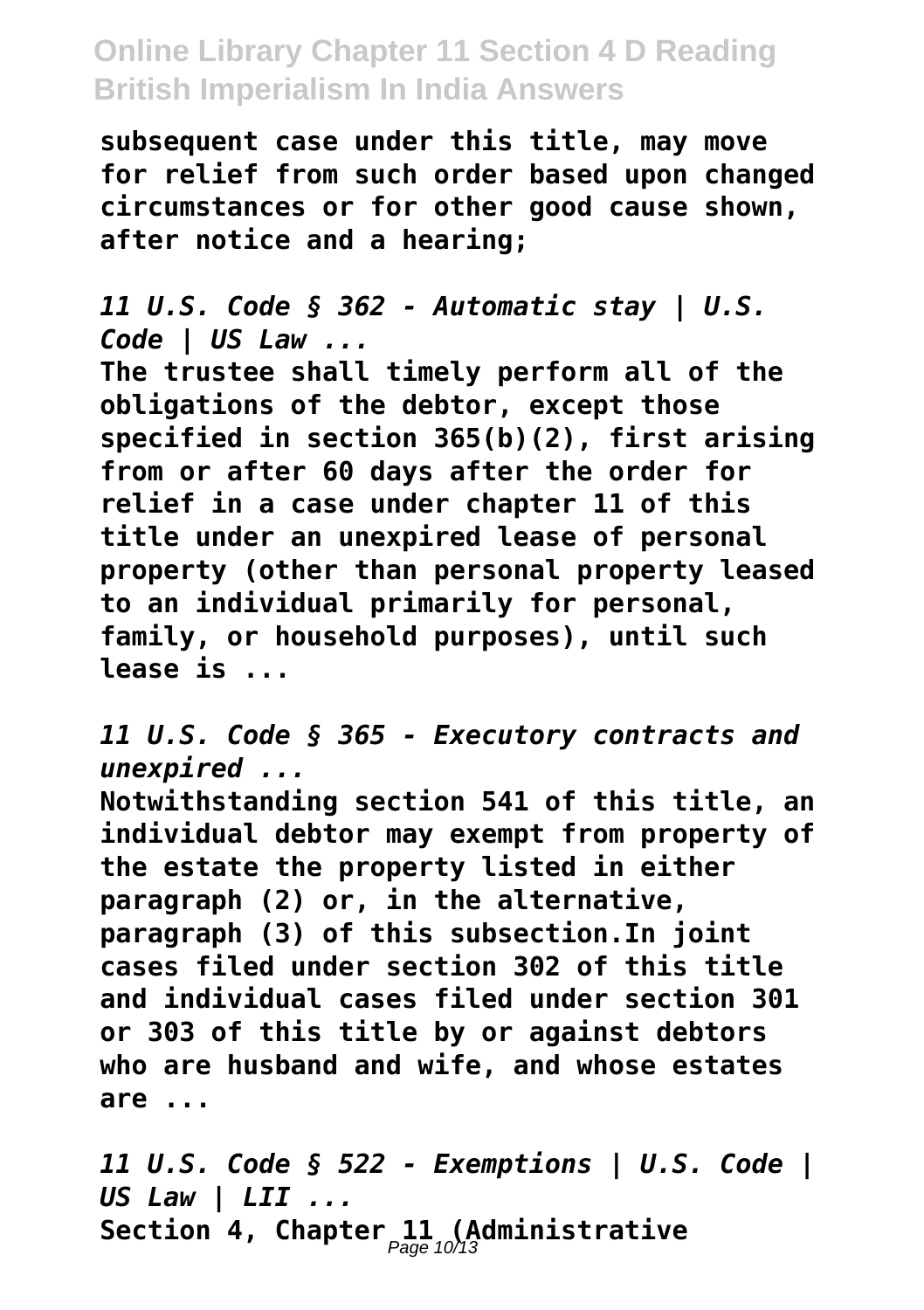**Activities) – Overview. Effective Date: 5-1-19. This chapter contains the following sub-sections: 11.1 – Family or Child moves from County. 11.2 – Changes in Case Manager. 11.3 – Other Administrative Activities.**

*Section 4, Chapter 11 (Administrative Activities ...*

**(20) under subsection (a), of any act to enforce any lien against or security interest in real property following entry of the order under subsection (d)(4) as to such real property in any prior case under this title, for a period of 2 years after the date of the entry of such an order, except that the debtor, in a subsequent case under this title, may move for relief from such order based upon changed circumstances or for other good cause shown, after notice and a hearing;**

*11 U.S.C. § 362 - U.S. Code Title 11. Bankruptcy § 362 ...*

**(e) Notwithstanding subsections (a) through (d) of this section and provided the debris as defined in section 66260.10 of chapter 10 of this division does not exhibit a characteristic identified in article 3 of chapter 11, the following materials are not subject to regulation under chapters 10, 11 to 16, 18 or 20 of this division;**

*View Document - California Code of Regulations* Extracurricular activities not under board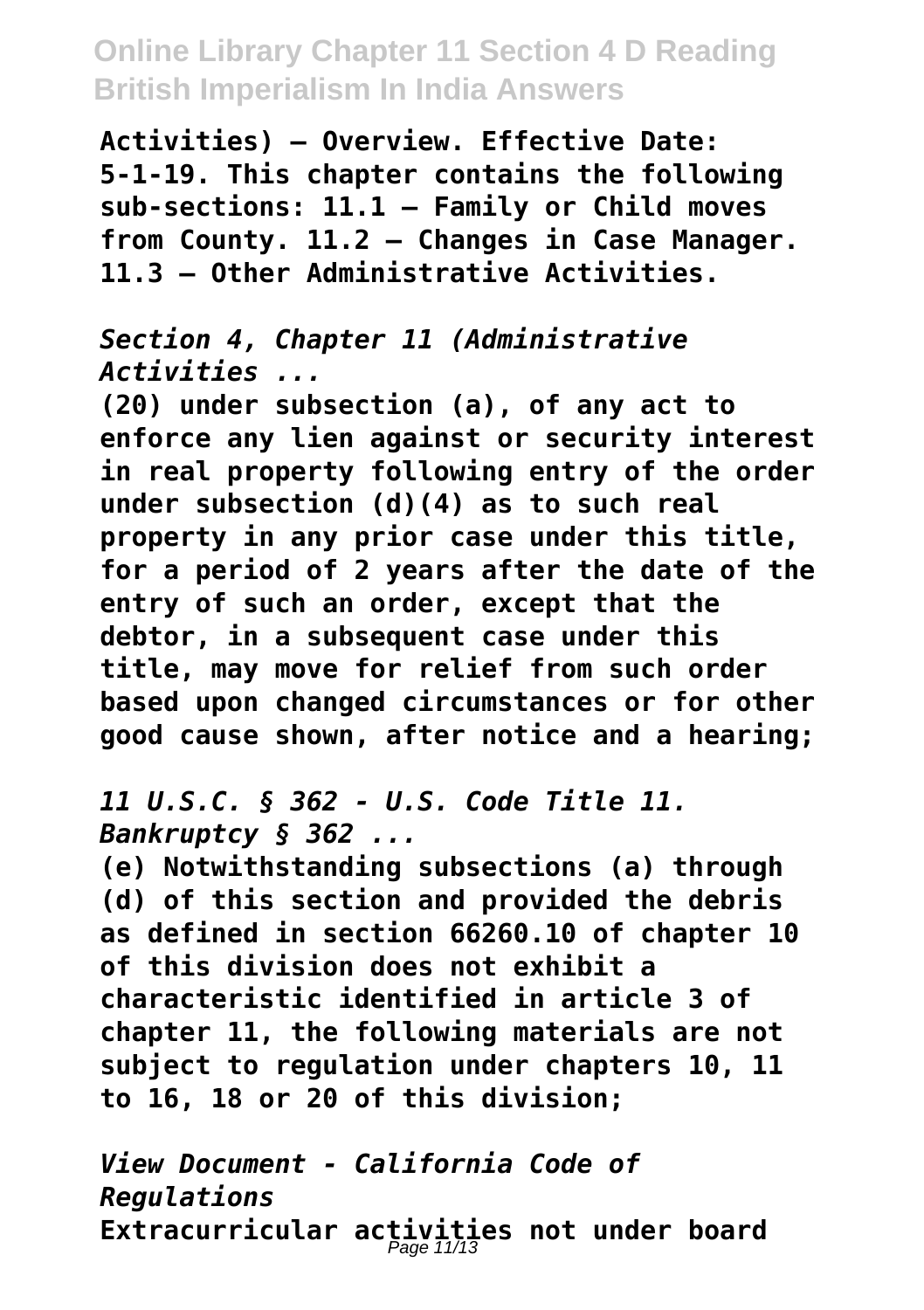**control must have an annual financial audit and must also be audited annually for compliance with this section. (d) If the board takes charge of and controls extracurricular activities, (c) Any or all costs of these activities may be provided from school revenues and all revenues and expenditures for these activities shall be recorded in the same manner as other revenues and expenditures of the district.**

*Chapter 11 - MN Laws*

**Section XIII - Emergency Officer's Retirement Pay - Codes and Rates PL 506-70TH C. Section XIV - Special Benefit Allowances Section XV - Burial, Plot and Headstone/Marker Benefits Section XVI - Spina Bifida Benefits (38 U.S.C. Chapter 18) Section XVII - Children of Women of Vietman Veterans Born with Certain Birth Defects APPENDIX C - Tables ...**

*M21-1 Adjudication Procedures - Web Automated Reference ...*

**Chapter 11, Section 3 Answer: Students should note that these implied powers make it much easier for Congress to adapt to situations not anticipated by the Framers—without such powers, it might be very difficult for Congress to act when faced with new circumstances not addressed by expressed powers.**

*Chapter 11, Section 3 - Google Docs* **(2) "Child" means a person under 18 years of** Page 12/13